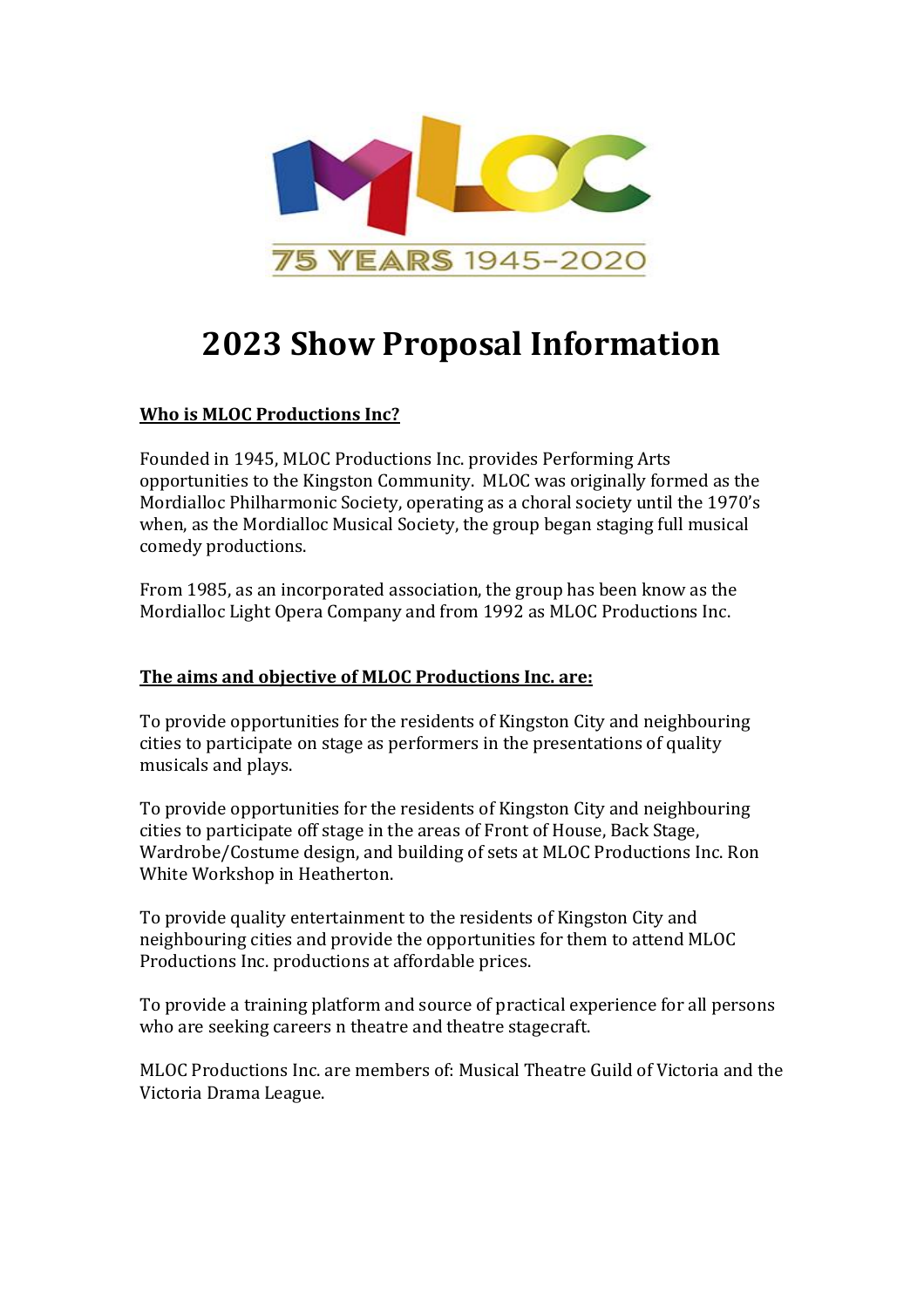## **Show Schedule**

MLOC Productions Inc. stage 2 productions per year. The Schedule is as follows:

## **May/June September/October**

Please note: MLOC Productions Inc. may make the decision to stage less than the shows listed above

## **Applying to stage a show**

In order to apply for MLOC Productions Inc. to stage a productions, you will need to fill out the form available on [www.mloc.org.au.](http://www.mloc.org.au/) There are four sections to the form:

- Your details
- Information on the show you are proposing to MLOC productions Inc. to stage
- Information on your experience and artistic vision for the show
- Any further relevant information

Please be advised that you will not be able to include attachments on this form. If there are any relevant files you feel need to be sent to us to support your application, please email them to [info@mloc.org.au](mailto:info@mloc.org.au) with a clear subject line.

The form requires you to fill in all questions. Please provide as much details as possible. You will not be able to return to the form to edit it once you have submitted it. Depending on if you have all of your information at hand, the application form should take between 15 -20 minutes to complete.

# **Shirley Burke Theatre**

MLOC productions Inc. has, in recent years, performed at the Shirley Burke Theatre in Parkdale. This venue seats 167 and has a foyer area. The theatre does not have a fly tower so sets need to either be static or easy to move.

# **About the Productions**

# **Youth Production**

Is for a cast aged approximately 10 years of age to 18 years of age and possible up to 21 year of age (with the occasional cast member falling outside this depending on what the script calls for)

This production is a musical. When considering shows, think along the lines of off-Broadway style. It should have performance backing tracks available.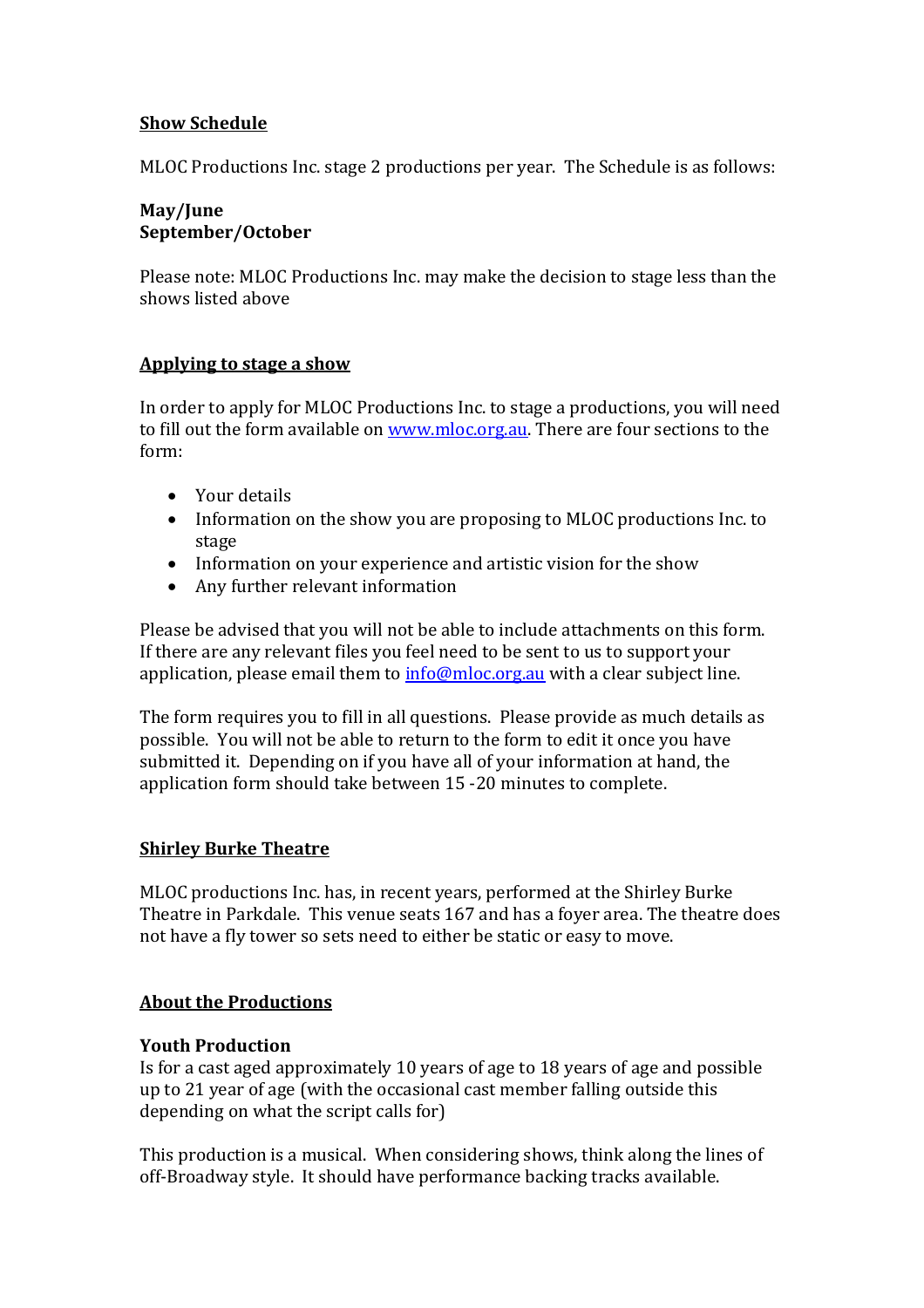## **Adult Production**

Is for cast aged 18 years of age and over. If, however the script calls for a child actor, this can be accommodated.

This production can be either a musical or play. MLOC production Inc. are happy to look at a wide variety of shows, however if a musical, it should ideally either have performance backing tracks available or be able to be staged with a small band.

# **FAQ**

# **What are the key dates for the application to be lodged?**

Applications will be opened until Friday 15th July 2022. Following this, the MLOC Productions Inc. Board will discuss all applications at their next Board meeting. If necessary, applicants may be requested to present via Zoom to the Board, so that a decision can be reached as soon as possible. All applicants will be informed as to whether or not they are successful after the final decision has been made. Although we will try and do this in a rapid time frame as we can, if there are any delays to this process, the delays will be communicated to all applicants

#### **Will MLOC Productions Inc. definitely choose one of the applicants from this process?**

No. The MLOC productions Inc. Board may decide that none of the applications are suitable and may choose to either appoint via other means or not stage a production at all

#### **Will MLOC Productions Inc. stage both productions in 2023?**

No, as previously mentioned, the Board may decide to stage less than 2 productions

#### **Can I apply to stage more than one productions with MLOC**

Yes, we are more than happy for you to put in several proposals, but a new form MUST BE completed for each proposal

#### **If I have a team, do we need to put in an application for each member of the creative team?**

Please just put in one application form. Please complete the question where you can provide details about your creative team

# **I wish to direct/choreograph/musically direct but I don't currently have a show in mind. Can I/we still apply?**

Yes you are able to apply, but please don't fill out the form on MLOC website, can you please email your theatre resume and a covering letter to [info@mloc.org.au](mailto:info@mloc.org.au)